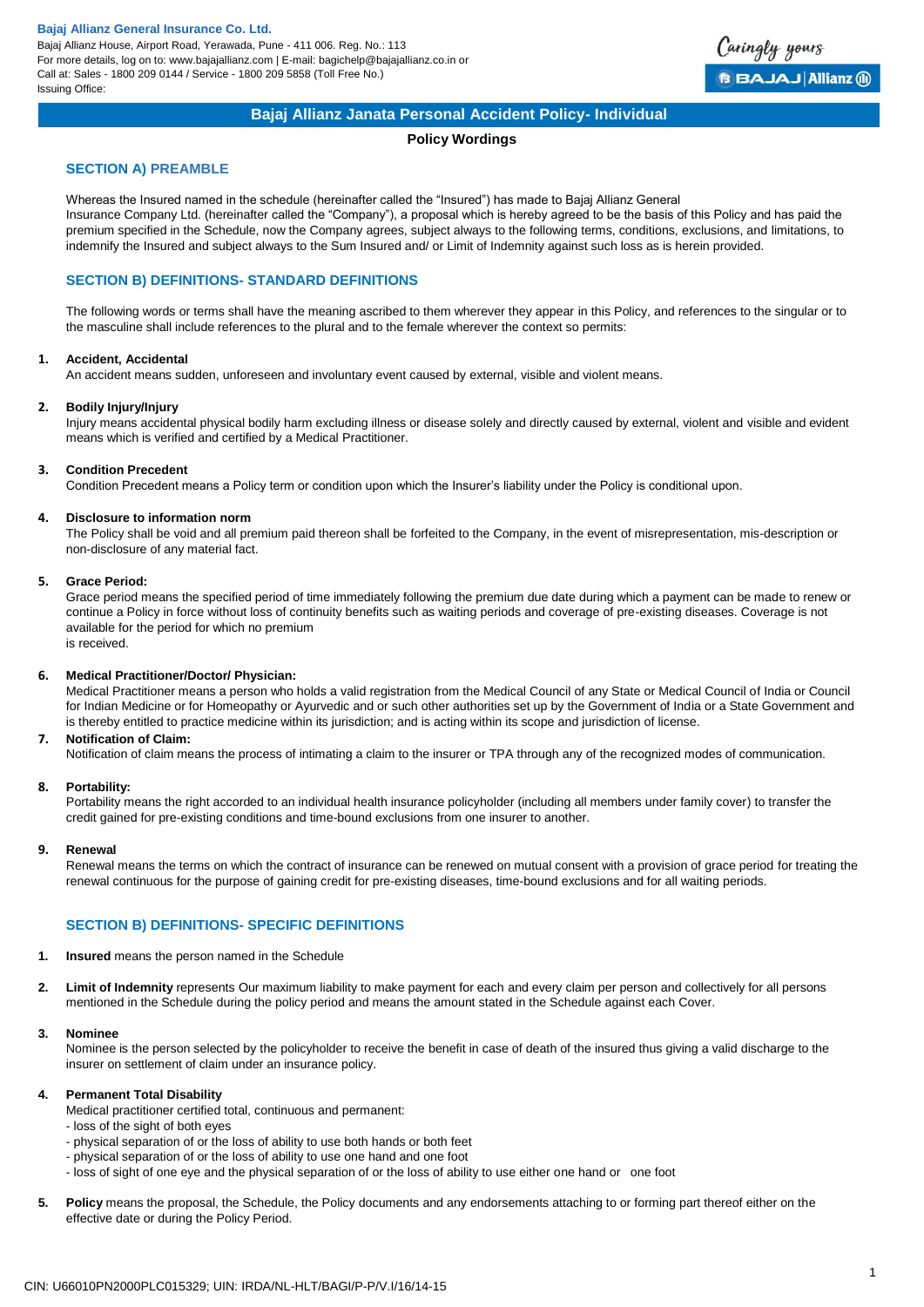

## **Bajaj Allianz Janata Personal Accident Policy- Individual**

- **6. Policy Period** means the period between the commencement date and the expiry date shown in the Schedule.
- **7. Schedule** means the Schedule attached to and forming part of this Policy.
- **8. Sum Assured** means the amount stated in the table of benefits in the policy schedule as the total sum insured or limited to the specific insurance details in any section of this policy. The Sum Insured shall be subject at all times to the terms and conditions of the Policy, including but not limited to the exclusions and any additional limitations noted in the wording of each section. The total sum insured is a sublimit of liability. It is a part of, and not in addition to the accumulation limit stated in the schedule, if any. It further reduces, and does not increase, the accumulation limit as stated in the schedule.
- **9. You, Your, Yourself/ Your Family** named in the schedule means the person or persons that We insure as set out in the Schedule
- **10. We, Our, Ours, Us** means the Bajaj Allianz General Insurance Company Limited.

## **SECTION C) COVERAGE**

#### **SCOPE OF COVER**

On the happening of any insured event as provided for hereunder arising during the Policy Period and notified as prescribed, the Company will make payment as but only up to the Sum Insured or Limit of Indemnity as specified in the Schedule against each Section or each sub-limit of the Sum Insured or the Limit of Indemnity, as the case may be.

If the Insured person shall sustain any Bodily Injury resulting solely and directly from Accident caused by outward, violent and visible means, then the company shall pay to the Insured the sum or sums hereinafter set forth that is to say:

- **a. Death:** The Company will pay 100% of the Sum Assured stated in the policy schedule in the event of Accidental Bodily Injury causing the Insured's death within 12 months of the Accidental Bodily Injury being sustained
- **b. Permanent Total Disability:** In the event of Accidental Bodily Injury causing the Insured's Permanent Total Disability within 12 months of the Accidental Bodily Injury being sustained, the Company will pay 100% of the Sum Assured stated in the policy schedule
- **c. Total Irrecoverable loss of sight in one eye or loss of use of one hand or foot:** In the event of Accidental Bodily Injury causing the total and irrecoverable loss of sight of one eye, or total and irrecoverable loss of use of a hand or a foot, the Company will pay 50% of the Sum Insured stated in the policy schedule.

It is also hereby further expressly agreed and declared that upon payment of claim under the benefit, the Total Sum Insured shall stand reduced by the amount paid under the said claim.

## **SECTION D) EXCLUSIONS - STANDARD EXCLUSIONS**

No indemnity is available hereunder and no payment will be made by the Company for any claim directly or indirectly caused by, based on, arising out of or howsoever attributable to any of the following:

- 1. Maternity (Excl. 18) :
- a. Medical Treatment Expenses traceable to childbirth (including complicated deliveries and caesarean sections incurred during hospitalization) except ectopic pregnancy.
- b. Expenses towards miscarriage (unless due to an accident) and lawful medical termination of pregnancy during the policy period.

## **SECTION D) EXCLUSIONS – SPECIFIC EXCLUSIONS**

No indemnity is available hereunder and no payment will be made by the Company for any claim directly or indirectly caused by, based on, arising out of or howsoever attributable to any of the following:

- 1. Accidental Bodily Injury that You meet with:
- a) Through suicide, attempted suicide or self inflicted injury or illness.
- b) While under the influence of liquor or drugs.
- c) Arising or resulting from the insured person(s) committing any breach of law with criminal intent.
- d) Whilst engaging in aviation or ballooning, whilst mounting into, dismounting from or travelling in any balloon or aircraft other than as a passenger (fare paying or otherwise) in any duly licensed standard type of aircraft anywhere in the world.
- e) Whilst participating as the driver, co-driver or passenger of a motor vehicle during motor racing or trial runs.
- f) As a result of any curative treatments or interventions that you carry out or have carried out on your body.
- g) Arising out of your participation in any naval, military or air force operations whether in the form of military
- exercises or war games or actual engagement with the enemy, whether foreign or domestic.
- 2. Your consequential losses of any kind or your actual or alleged legal liability.
- 3. Any existing disability.
- 4. HIV (Human Immunodeficiency Virus) and/or any HIV related illness including AIDS (Acquired Immune Deficiency Syndrome) and/or mutant derivatives or variations thereof however caused.
- 5. War (whether declared or not), civil war, invasion, act of foreign enemies, rebellion, revolution, insurrection, mutiny, military or usurped power, seizure, capture, arrest, restraint or detainment, confiscation or nationalisation or requisition of or damage by or under the order of any government or public local authority.
- 6. Nuclear energy, radiation.

## **SECTION E) CONDITIONS - STANDARD GENERAL TERMS AND CLAUSES**

## **1. Disclosure of information**

The policy shall be void and all premium paid thereon shall be forfeited to the Company in the event of misrepresentation, mis description or non-disclosure of any material fact by the policyholder.

(Explanation: "Material facts" for the purpose of this policy shall mean all relevant information sought by the company in the proposal form and other connected documents to enable it to take informed decision in the context of underwriting the risk)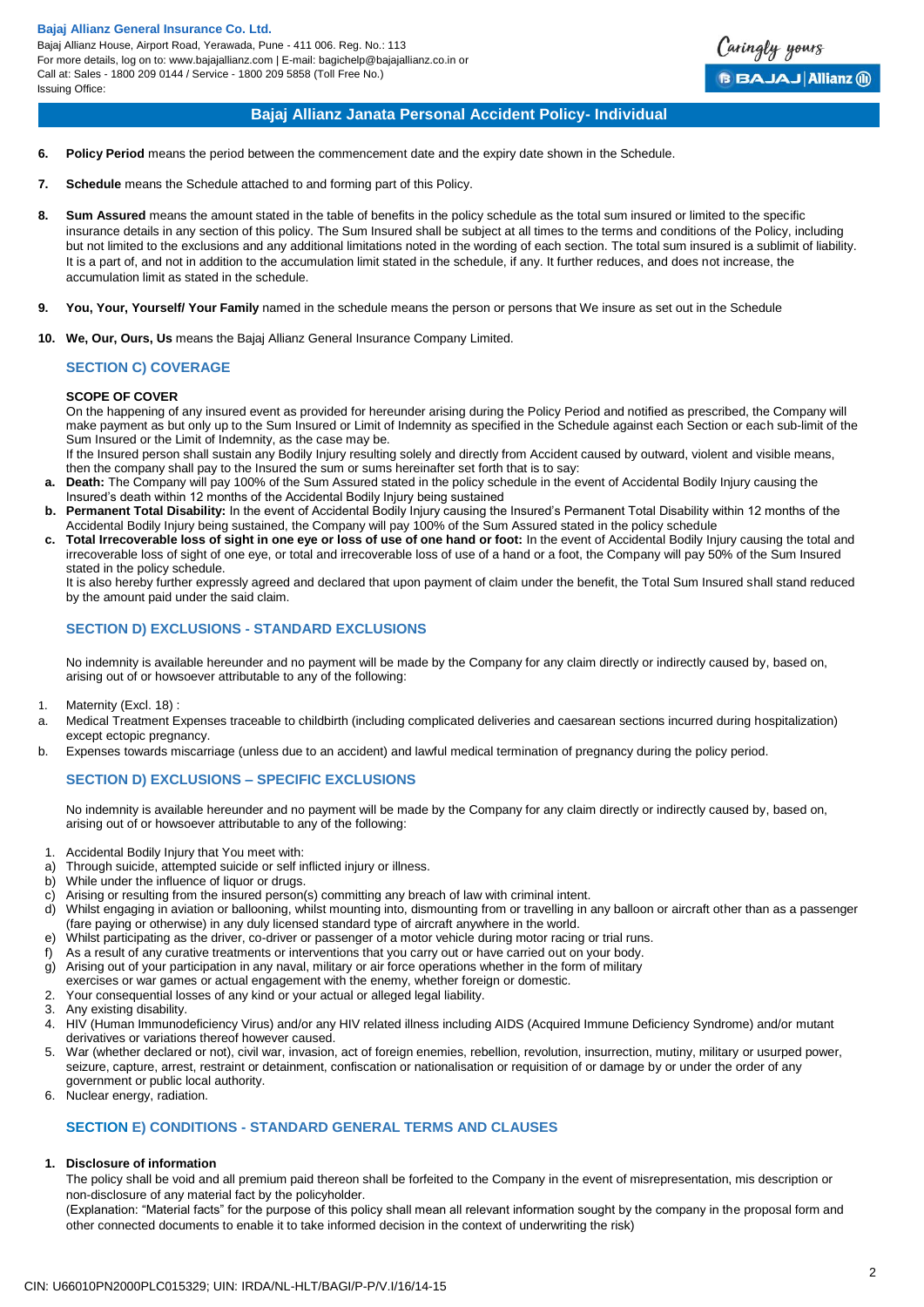Bajaj Allianz House, Airport Road, Yerawada, Pune - 411 006. Reg. No.: 113 For more details, log on to: www.bajajallianz.com | E-mail: bagichelp@bajajallianz.co.in or Call at: Sales - 1800 209 0144 / Service - 1800 209 5858 (Toll Free No.) Issuing Office:



## **Bajaj Allianz Janata Personal Accident Policy- Individual**

### **2. Condition Precedent to Admission of Liability**

The terms and conditions of the policy must be fulfilled by the Insured Person for the Company to make any payment for claim(s) arising under the policy

#### **3. Claim Settlement. (provision for Penal interest)**

- i. The Company shall settle or reject a claim, as the case may be, within 30 days from the date of receipt of last necessary document.
- ii. ln the case of delay in the payment of a claim, the Company shall be liable to pay interest to the policyholder from the date of receipt of last necessary document to the date of payment of claim at a rate 2% above the bank rate.
- iii. However, where the circumstances of a claim warrant an investigation in the opinion of the Company, it shall initiate and complete such investigation at the earliest, in any case not later than 30 days from the date of receipt of last necessary document- ln such cases, the Company shall settle or reject the claim within 45 days from the date of receipt of last necessary document.
- iv. ln case of delay beyond stipulated 45 days, the Company shall be liable to pay interest to the policyholder at a rate 2% above the bank rate from the date of receipt of last necessary document to the date of payment of claim.

(Explanation: "Bank rate" shall mean the rate fixed by the Reserve Bank of India (RBI) at the beginning of the financial year in which claim has fallen due)

### **4. Renewal of Policy**

- The policy shall ordinarily be renewable except on grounds of fraud, misrepresentation by the insured person.
- i. The Company shall endeavor to give notice for renewal. However, the Company is not under obligation to give any notice for renewal.
- ii. Renewal shall not be denied on the ground that the insured person had made a claim or claims in the preceding policy years.
- iii. Request for renewal along with requisite premium shall be received by the Company before the end of the policy period.
- iv. At the end of the policy period, the policy shall terminate and can be renewed within the Grace Period of 30 days to maintain continuity of benefits without break in policy. Coverage is not available during the grace period.
- v. No loading shall apply on renewals based on individual claims experience

### **5. Possibility of Revision of Terms of the Policy lncluding the Premium Rates:**

The Company, with prior approval of lRDAl, may revise or modify the terms of the policy including the premium rates. The insured person shall be notified three months before the changes are effected.

#### **6. Withdrawal of Policy**

- i. ln the likelihood of this product being withdrawn in future, the Company will intimate the insured person about the same 90 days prior to expiry of the policy.
- ii. lnsured Person will have the option to migrate to similar health insurance product available with the Company at the time of renewal with all the accrued continuity benefits such as cumulative bonus, waiver of waiting period. as per IRDAI guidelines, provided the policy has been maintained without a break.

### **7. Free Look Period**

The Free Look Period shall be applicable on new individual health insurance policies and not on renewals or at the time of porting/migrating the policy.

The insured person shall be allowed free look period of fifteen days from date of receipt of the policy document to review the terms and conditions of the policy, and to return the same if not acceptable.

- lf the insured has not made any claim during the Free Look Period, the insured shall be entitled to
- i. a refund of the premium paid less any expenses incurred by the Company on medical examination of the insured person and the stamp duty charges or
- ii. where the risk has already commenced and the option of return of the policy is exercised by the insured person, a deduction towards the proportionate risk premium for period of cover or
- iii. where only a part of the insurance coverage has commenced, such proportionate premium commensurate with the insurance coverage during such period

#### **8. Fraud**

- i. If any claim made by the Insured beneficiary, is in any respect fraudulent, or if any false statement, or declaration is made or used in support thereof, or if any fraudulent means or devices are used by the Insured beneficiary or anyone acting on his/her behalf to obtain any benefit under this policy, all benefits under this policy and the premium paid shall be forfeited.
- ii. Any amount already paid against claims made under this policy but which are found fraudulent later shall be repaid by all
- recipient(s)/policyholder(s), who has made that particular claim, who shall be jointly and severally liable for such repayment to the insurer. iii. For the purpose of this clause, the expression "fraud" means any of the following acts committed by the Insured beneficiary or by his agent or
- the hospital/ doctor/any other party acting on behalf of the Insured beneficiary, with intent to deceive the insurer or to induce the insurer to issue an insurance policy:
- a) the suggestion, as a fact of that which is not true and which the Insured beneficiary does not believe to be true;<br>b) the active concealment of a fact by the Insured beneficiary having knowledge or belief of the fact:
- the active concealment of a fact by the Insured beneficiary having knowledge or belief of the fact;
- c) any other act fitted to deceive; and
- d) any such actor omission as the law specially declares to be fraudulent

The Company shall not repudiate the claim and / or forfeit the policy benefits on the ground of Fraud, if the Insured beneficiary / beneficiary can prove that the misstatement was true to the best of his knowledge and there was no deliberate intention to suppress the fact or that such misstatement of or suppression of material fact are within the knowledge of the insurer

**9. Multiple Policies**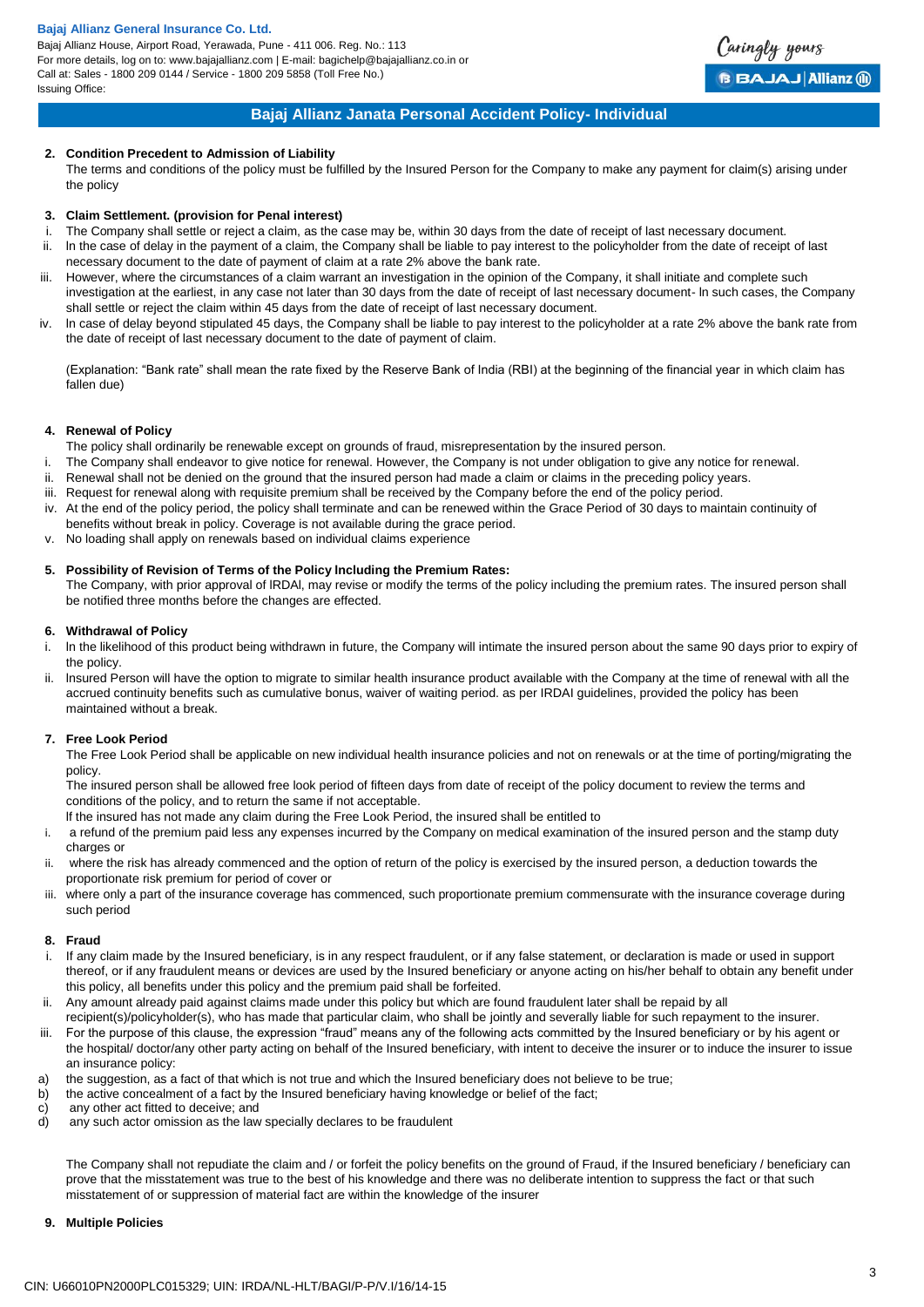Bajaj Allianz House, Airport Road, Yerawada, Pune - 411 006. Reg. No.: 113 For more details, log on to: www.bajajallianz.com | E-mail: bagichelp@bajajallianz.co.in or Call at: Sales - 1800 209 0144 / Service - 1800 209 5858 (Toll Free No.) Issuing Office:



## **Bajaj Allianz Janata Personal Accident Policy- Individual**

- i. ln case of multiple policies taken by an insured person during a period from one or more insurers to indemnify treatment costs, the insured person shall have the right to require a settlement of his/her claim in terms of any of his/her policies. ln all such cases the insurer chosen by the insured person shall be obliged to settle the claim as long as the claim is within the limits of and according to the terms of the chosen policy.
- ii. lnsured person having multiple policies shall also have the right to prefer claims under this policy for the amounts disallowed under any other policy / policies even if the sum insured is not exhausted. Then the insurer shall independently settle the claim subject to the terms and conditions of this policy.
- iii. lf the amount to be claimed exceeds the sum insured under a single policy, the insured person shall have the right to choose insurer from whom he/ she wants to claim the balance amount.
- iv. Where an insured person has policies from more than one insurer to cover the same risk on indemnity basis, the insured person shall only be indemnified the treatment costs in accordance with the terms and conditions of the chosen policy.

### **10. Moratorium Period:**

After completion of eight continuous years under this policy no look back would be applied. This period of eight years is called as moratorium period.

The moratorium would be applicable for the sums insured of the first policy and subsequently completion of eight continuous years would be applicable from date of enhancement of sums insured only on the enhanced limits. After the expiry of Moratorium Period no claim under this policy shall be contestable except for proven fraud and permanent exclusions specified in the policy contract. The policies would however be subject to all limits, sub limits, co-payments, deductibles as per the policy contract

#### **11. Migration**

The Insured beneficiary will have the option to migrate the policy to other health insurance products/plans offered by the company by applying for migration of the policy atleast 30 days before the policy renewal date as per IRDAI guidelines on Migration. If such person is presently covered and has been continuously covered without any lapses under any health insurance product/plan offered by the company, the Insured beneficiary will get the accrued continuity benefits in waiting periods as per IRDAI guidelines on migration. For Detailed Guidelines on migration, kindly refer the link [https://www.irdai.gov.in/ADMINCMS/cms/Circulars\\_List.aspx?mid=3.2.3](https://www.irdai.gov.in/ADMINCMS/cms/Circulars_List.aspx?mid=3.2.3)

#### **12. Portability**

The Insured beneficiary will have the option to port the policy to other insurers by applying to such insurer to port the entire policy along with all the members of the family, if any, at least 45 days before, but not earlier than 60 days from the policy renewal date as per IRDAI guidelines related to portability. If such person is presently covered and has been continuously covered without any lapses under any health insurance policy with an Indian General/Health insurer, the proposed

Insured beneficiary will get the accrued continuity benefits in waiting periods as per IRDAI guidelines on portability.

For Detailed Guidelines on portability, kindly refer the link [https://www.irdai.gov.in/ADMINCMS/cms/Circulars\\_List.aspx?mid=3.2.3](https://www.irdai.gov.in/ADMINCMS/cms/Circulars_List.aspx?mid=3.2.3)

#### **13. Complete Discharge**

Any payment to the policyholder, insured person or his/ her nominees or his/ her legal representative or assignee or to the Hospital, as the case may be, for any benefit under the policy shall be a valid discharge towards payment of claim by the Company to the extent of that amount for the particular claim.

## **14. Cancellation**

### **A. Cancelled by the Insured**

This Policy may be cancelled by the Insured at any time by giving written notice to the Company. The Company will refund premium, provided there has been no Claim under this Policy.

## **i. Cancellation of Annual Policy**

For Policies issued for 1 Year, the Company will refund premium according to the Company's short- period scale.

| <b>Period on Risk</b> | % of Annual Premium Refunded |
|-----------------------|------------------------------|
| 1 month               | 75%                          |
| 3 months              | 50%                          |
| 6 months              | 25%                          |
| 12 months             | Nil                          |

- **ii. Cancellation of long term policies:** For Policies issued for 2 Years/ 3 Years as the case may be, the following method shall be applied: Premium for 2 Years or 3 Years as the case may be will be first worked out inclusive of Long term discount. The premium so arrived at will be apportioned year wise.
- a. For Policies issued with a Term of 2 Years :
- If the request for cancellation is received in first year, the apportioned second year premium will be refunded in full and for first year the above mentioned annual short period scale will be applied on the apportioned first year premium.
- If the request for cancellation is received in the Second Year of the Policy, the apportioned first year premium will be retained in full by the company and the annual short period scale as mentioned above will be applicable for the apportioned second year premium For Policies issued with a Term of 3 years:
- If the request for cancellation is received in first year, the apportioned second year and third year premium will be refunded in full and for first year the above mentioned annual short period scale will be applied on the apportioned first year premium.
- If the request for cancellation is received in the Second Year of the Policy, the first year premium will be retained in full by the company, the annual short period scale shall apply to the apportioned second year premium , and the full refund shall be made of the apportioned third year premium
- If the request for cancellation is received in the third Year of the Policy, the apportioned first year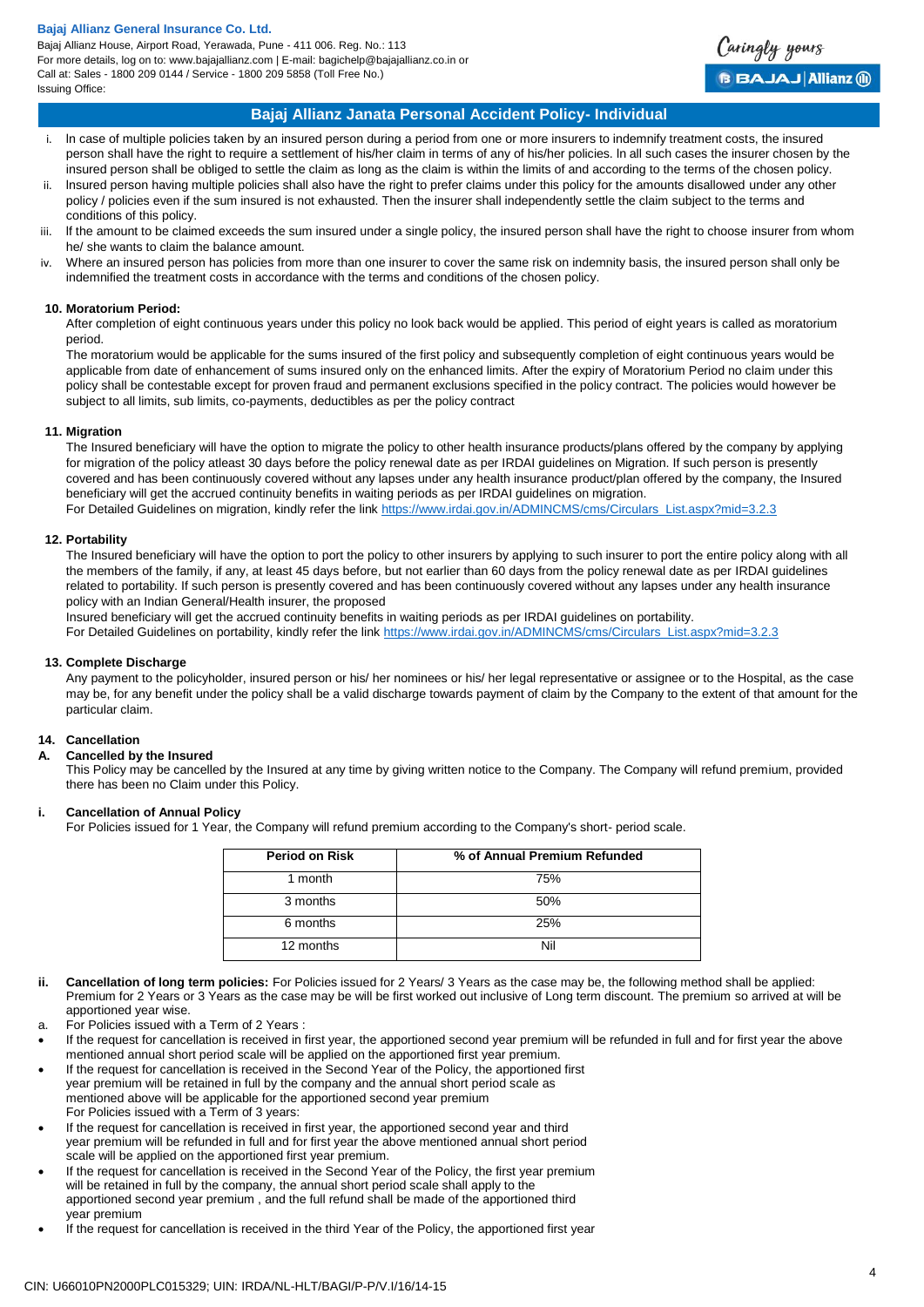Bajaj Allianz House, Airport Road, Yerawada, Pune - 411 006. Reg. No.: 113 For more details, log on to: www.bajajallianz.com | E-mail: bagichelp@bajajallianz.co.in or Call at: Sales - 1800 209 0144 / Service - 1800 209 5858 (Toll Free No.) Issuing Office:



## **Bajaj Allianz Janata Personal Accident Policy- Individual**

and second year premium will be retained in full and the above mentioned annual short period scale will be applied for the apportioned third year premium. No refund of premium shall be due on cancellation if the insured has made a claim under the policy.

### **B. Cancelled by the Company**

This insurance may also be cancelled by or on behalf of the Company by giving the Insured at least 15 days written notice to the address stated in the Schedule and the Company shall refund a pro-rata premium for the unexpired Policy Period.

Under normal circumstances, Policy will not be cancelled except for reasons of mis-representation, fraud, nondisclosure of material facts or noncooperation of the Insured.

### **15. Nomination**

The policyholder is required at the inception of the policy to make a nomination for the purpose of payment of claims under the policy in the event of death of the policyholder. Any change of nomination shall be communicated to the company in writing and such change shall be effective only when an endorsement on the policy is made. ln the event of death of the policyholder, the Company will pay the nominee {as named in the Policy Schedule/Policy Certificate/Endorsement (if any) and in case there is no subsisting nominee, to the legal heirs or legal representatives of the policyholder whose discharge shall be treated as full and final discharge of its liability under the policy.

#### **16. Redressal of Grievance**

The company has always been known as a forward-looking customer centric organization. It takes immense pride in its approach of "Caringly Yours". To provide you with top-notch service on all fronts, the company has provided with multiple platforms via which you can always reach out to us at below mentioned touch points

- 1. Our toll-free number 1-800-209- 5858 or 020-30305858, say Say "Hi" on WhatsApp on +91 7507245858
- 2. Branches for resolution of your grievances / complaints, the Branch details can be found on our website
- [www.bajajallianz.com/branch-locator.html](http://www.bajajallianz.com/branch-locator.html) 3. Register your grievances / complaints on our website
- [www.bajajallianz.com/about-us/customer-service.html](http://www.bajajallianz.com/about-us/customer-service.html)
- 4. E-mail
- a) Level 1: Write to [bagichelp@bajajallianz.co.in](mailto:bagichelp@bajajallianz.co.in) and for senior citizens to [seniorcitizen@bajajallianz.co.in](mailto:seniorcitizen@bajajallianz.co.in)
- b) Level 2: In case you are not satisfied with the response given to you at Level 1 you may write to our Grievance Redressal Officer at [ggro@bajajallianz.co.in](mailto:ggro@bajajallianz.co.in)
- c) Level 3: If in case, your grievance is still not resolved, and you wish to talk to our care specialist, please give a missed call on +91 80809 45060 OR SMS To 575758 and our care specialist will call you back
- 5. If you are still not satisfied with the decision of the Insurance Company, you may approach the Insurance Ombudsman, established by the Central Government for redressal of grievance. Detailed process along with list of Ombudsman offices are available at [www.cioins.co.in/ombudsman.html](http://www.cioins.co.in/ombudsman.html)

The contact details of the Ombudsman offices are mentioned in **Annexure I:**

### **SECTION E) CONDITIONS – SPECIFIC TERMS AND CLAUSES**

#### **17. Insured**

Only those persons named as the insured in the Schedule shall be covered under this Policy. Cover under this Policy shall be withdrawn from any insured member upon such insured member giving 14 days written notice to be received by Us.

### **18. Communication**

Any communication meant for Us must be in writing and be delivered to Our address shown in the Schedule. Any communication meant for You will be sent by Us to Your address shown in the Schedule.

### **19. Paying a claim**

- i. Insured agree that the Company need only make payment when Insured or someone claiming on Insured's behalf has provided the Company with necessary documentation and information.
- ii. The Company will make payment to Insured or Insured's Nominee. If there is no Nominee and Insured is incapacitated or deceased, The Company will pay Insured's heir, executor or validly appointed legal representative and any payment The Company makes in this way will be a complete and final discharge of The Company's liability to make payment.
- iii. On receipt of all the documents and on being satisfied with regard to the admissibility of the claim as per policy terms and conditions, The Company shall offer within a period of 30 days a settlement of the claim to the Insured. Upon acceptance of an offer of settlement by the Insured, the payment of the amount due shall be made within 7 days from the date of acceptance of the offer by the Insured. In the cases of delay in the payment, The Company shall be liable to pay interest at a rate which is 2% above the bank rate prevalent at the beginning of the financial year in which the claim is reviewed by it.
- iv. If The Company for any reasons decides to reject the claim under the policy the reasons regarding the rejection shall be communicated to Insured in writing within 30 days of the receipt of documents. Insured may take recourse to the Grievance Redressal procedure stated in the document.

### **20. Long term Discount**

Bajaj Allianz Janata Personal Accident Policy- Individual can be issued with a maximum policy period of 3 years and long term discount will be provided on the same based on table provided below. **LONG TERM DISCOUNT:**

| <b>Term of the Policy (Years)</b> | Discount (%) |  |
|-----------------------------------|--------------|--|
|                                   | Nil          |  |
|                                   |              |  |
|                                   |              |  |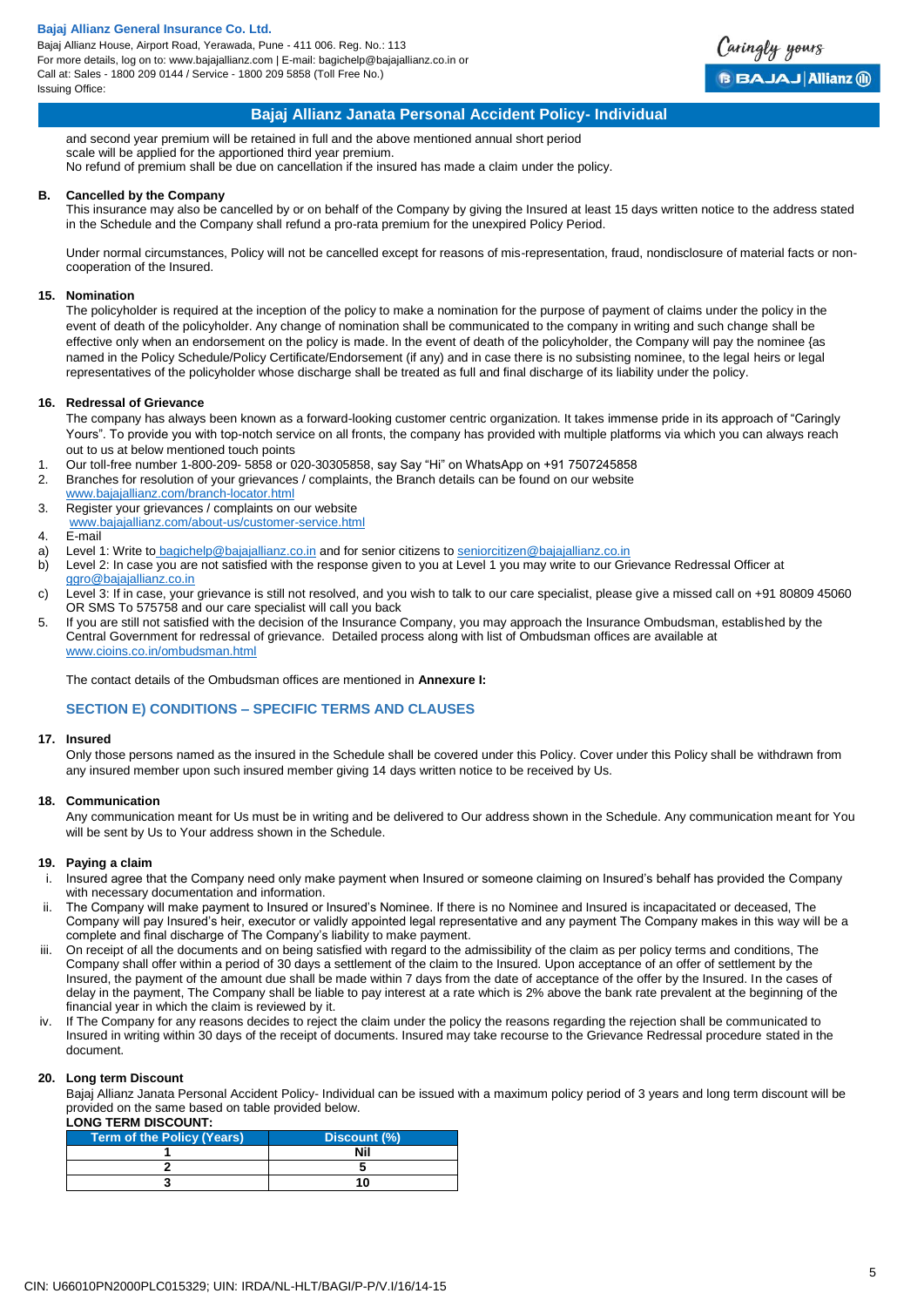Bajaj Allianz House, Airport Road, Yerawada, Pune - 411 006. Reg. No.: 113 For more details, log on to: www.bajajallianz.com | E-mail: bagichelp@bajajallianz.co.in or Call at: Sales - 1800 209 0144 / Service - 1800 209 5858 (Toll Free No.) Issuing Office:



## **Bajaj Allianz Janata Personal Accident Policy- Individual**

### **21. Policy Changes**

No change can be made to this Policy unless we have approved it, and confirmed our approval by endorsing the schedule. No one is authorized to make or confirm any change on our behalf.

#### **22. Sum Insured Enhancement**

The Insured member can apply for enhancement of Sum Insured at the time of renewal.

### **23. Territorial Limits**

We cover Accidental Bodily Injury sustained during the Policy Period anywhere in the world (subject to the travel and other restrictions that the Indian Government may impose), but we will only make payment within India and in Indian Rupees.

#### **24. Arbitration**

- a. Any disputes or differences under or concerning this Policy, including its meaning or the amount to be paid for a claim, are to be referred to arbitration under the Arbitration & Conciliation Act 1996. The law of the arbitration will be Indian law, and the seat of the arbitration and venue for all hearings shall be within India.
- b. It is a condition precedent to any right of action or suit on this Policy that an arbitral award has first been obtained.
- c. If these arbitration provisions are held to be invalid, then all such disputes or differences shall be referred to the exclusive jurisdiction of the Indian Courts.

#### **25. Applicable Law**

Indian law governs this Policy and the relationship between us. The section headings we have used are for ease of reference rather than for any interpretative purpose.

## **SECTION E) CONDITIONS – OTHER TERMS AND CLAUSES**

#### **26. Making a Claim**

- If the Insured's meets with any Accidental Bodily Injury that may result in a claim, then as a condition precedent to our liability:
- **i.** Insured or someone claiming on Insured's behalf must inform us in writing immediately and in any event within 30 days.
- Insured must immediately consult a Doctor/ Medical Practitioner and follow the advice and treatment that he recommends.
- **iii.** Insured must take reasonable steps to lessen the consequences of Insured's Bodily Injury.
- **iv.** At Company's cost, Insured must have himself/herself examined by Company's medical advisors, if the Company ask for this, and as often as the Company considers this to be necessary.
- **v.** Insured or someone claiming on Insured's behalf must promptly give Company the documentation and other information the Company ask for to investigate the claim or Company's obligation to make payment for it.
- **vi.** In event of Insured's death, someone claiming on Insured's behalf must inform the Company in writing immediately and send Us a copy of the post mortem report (if any) within 30 days.

\*Note: Waiver of conditions (i) and (vi) may be considered in extreme cases of hardship where it is proved to Company's satisfaction that under the circumstances in which Insureds were placed, it was not possible for the Insured or any other person to give notice or file claim within the prescribed time limit.

## **List of Claim documents:**

## **a) Death**

- Duly Completed Personal Accident Claim Form signed by Nominee.
- Copy of address proof (Ration card or electricity bill copy).
- Photo identity proof
- Attested copy of Death Certificate.
- Burial Certificate (wherever applicable).
- Attested copy of Statement of Witness, if any lodged with police authorities.
- Attested copy of FIR / Panchanama / Inquest Panchanama.
- Attested copy of Post Mortem Report (only if conducted).
- Attested copy of Viscera report if any (Only if Post Mortem is conducted).
- Claim form with NEFT details & cancelled cheque duly signed by Insured
- Original Policy copy
- **b) Permanent Total Disablement / Total Irrecoverable loss of sight in one eye or loss of use of one hand or foot:**
- Duly Completed Personal Accident Claim Form signed by insured.
- Attested copy of disability certificate from concerned government medical authority
- Attested copy of FIR
- Photograph of the claimant before and after injury supporting to disablement.
- All X-Ray / Medical Reports/ Investigation reports and films supporting to disablement.
- Claim form with NEFT details & cancelled cheque duly signed by Insured Original Policy copy.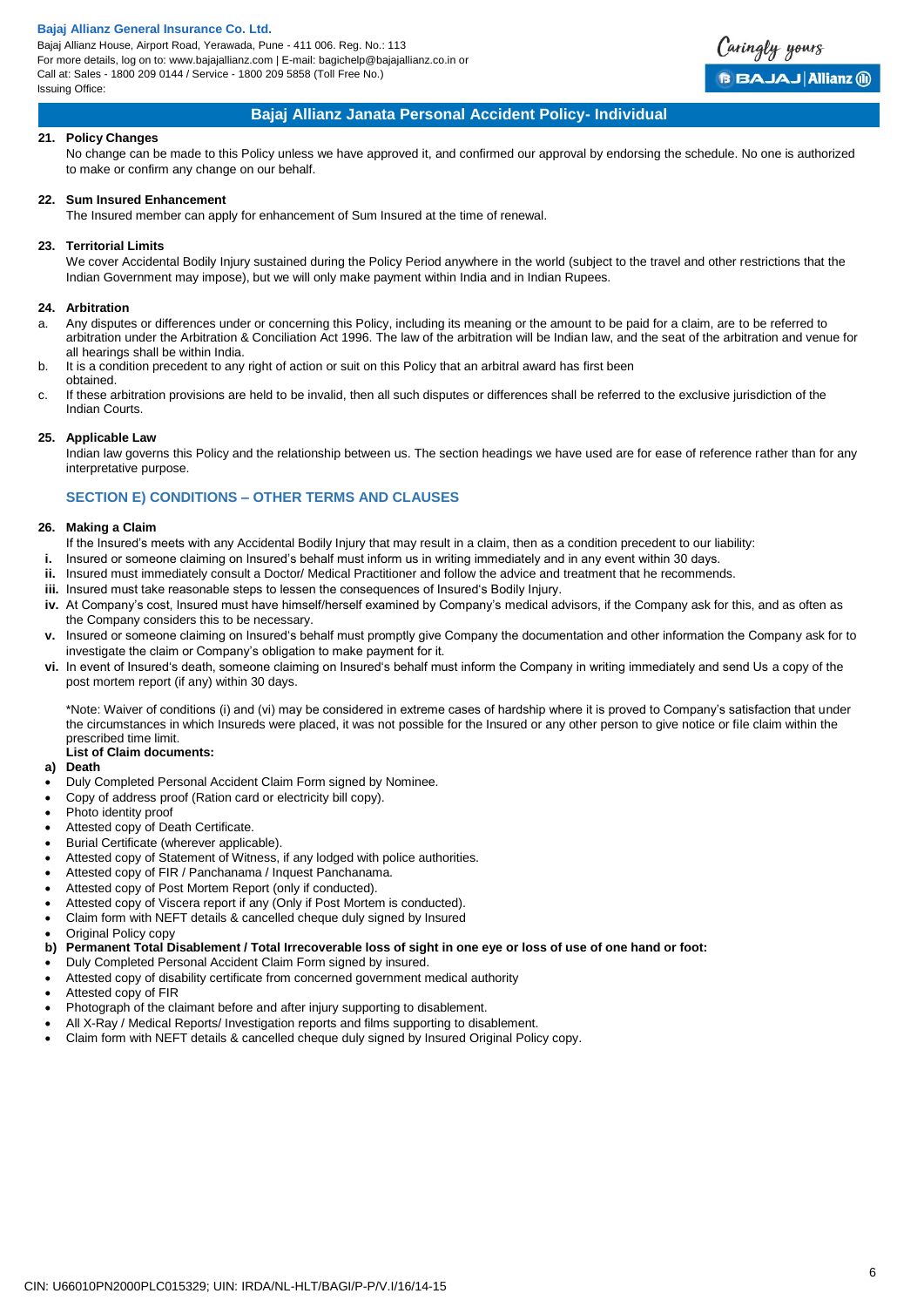Bajaj Allianz House, Airport Road, Yerawada, Pune - 411 006. Reg. No.: 113 For more details, log on to: www.bajajallianz.com | E-mail: bagichelp@bajajallianz.co.in or Call at: Sales - 1800 209 0144 / Service - 1800 209 5858 (Toll Free No.) Issuing Office:



# **Bajaj Allianz Janata Personal Accident Policy- Individual**

# **Annexure I**

**Contact details of the Ombudsman offices**

| <b>Office Details</b>                                                                                                                                                                                                                                                                             | <b>Jurisdiction of Office</b><br><b>Union Territory, District)</b>                                                                                           |  |
|---------------------------------------------------------------------------------------------------------------------------------------------------------------------------------------------------------------------------------------------------------------------------------------------------|--------------------------------------------------------------------------------------------------------------------------------------------------------------|--|
| <b>AHMEDABAD -</b><br>Insurance Ombudsman<br>Office of the Insurance Ombudsman,<br>Jeevan Prakash Building, 6th floor,<br>Tilak Marg, Relief Road,<br>AHMEDABAD - 380 001.<br>Tel.: 079 - 25501201/02/05/06<br>Email: bimalokpal.ahmedabad@cioins.co.in                                           | Gujarat, Dadra & Nagar Haveli, Daman and Diu                                                                                                                 |  |
| <b>BENGALURU -</b><br>Insurance Ombudsman<br>Office of the Insurance Ombudsman,<br>Jeevan Soudha Building, PID No. 57-27-N-19<br>Ground Floor, 19/19, 24th Main Road,<br>JP Nagar, Ist Phase, Bengaluru - 560 078.<br>Tel.: 080 - 26652048 / 26652049<br>Email: bimalokpal.bengaluru@cioins.co.in | Karnataka.                                                                                                                                                   |  |
| <b>BHOPAL-</b><br>Insurance Ombudsman<br>Office of the Insurance Ombudsman.<br>Janak Vihar Complex, 2nd Floor,<br>6, Malviya Nagar, Opp. Airtel Office,<br>Near New Market, Bhopal - 462 003.<br>Tel.: 0755 - 2769201 / 2769202<br>Email: bimalokpal.bhopal@cioins.co.in                          | Madhya Pradesh<br>Chattisgarh.                                                                                                                               |  |
| <b>BHUBANESHWAR-</b><br>Insurance Ombudsman<br>Office of the Insurance Ombudsman,<br>62, Forest park,<br>Bhubaneswar - 751 009.<br>Tel.: 0674 - 2596461 /2596455<br>Email: bimalokpal.bhubaneswar@cioins.co.in                                                                                    | Orissa.                                                                                                                                                      |  |
| <b>CHANDIGARH -</b><br>Insurance Ombudsman<br>Office of the Insurance Ombudsman,<br>S.C.O. No. 101, 102 & 103, 2nd Floor,<br>Batra Building, Sector 17 - D,<br>Chandigarh - 160 017.<br>Tel.: 0172 - 2706196 / 2706468<br>Email: bimalokpal.chandigarh@cioins.co.in                               | Punjab, Haryana (excluding Gurugram, Faridabad, Sonepat and<br>Bahadurgarh), Himachal Pradesh, Union Territories of Jammu &<br>Kashmir, Ladakh & Chandigarh. |  |
| <b>CHENNAI -</b><br>Insurance Ombudsman<br>Office of the Insurance Ombudsman,<br>Fatima Akhtar Court, 4th Floor, 453,<br>Anna Salai, Teynampet,<br>CHENNAI - 600 018.<br>Tel.: 044 - 24333668 / 24335284<br>Email: bimalokpal.chennai@cioins.co.in                                                | Tamil Nadu, PuducherryTown and Karaikal (which are part of Puducherry)                                                                                       |  |
| DELHI-<br>Insurance Ombudsman<br>Office of the Insurance Ombudsman,<br>2/2 A, Universal Insurance Building,                                                                                                                                                                                       | Delhi & following Districts of Haryana - Gurugram, Faridabad, Sonepat &<br>Bahadurgarh.                                                                      |  |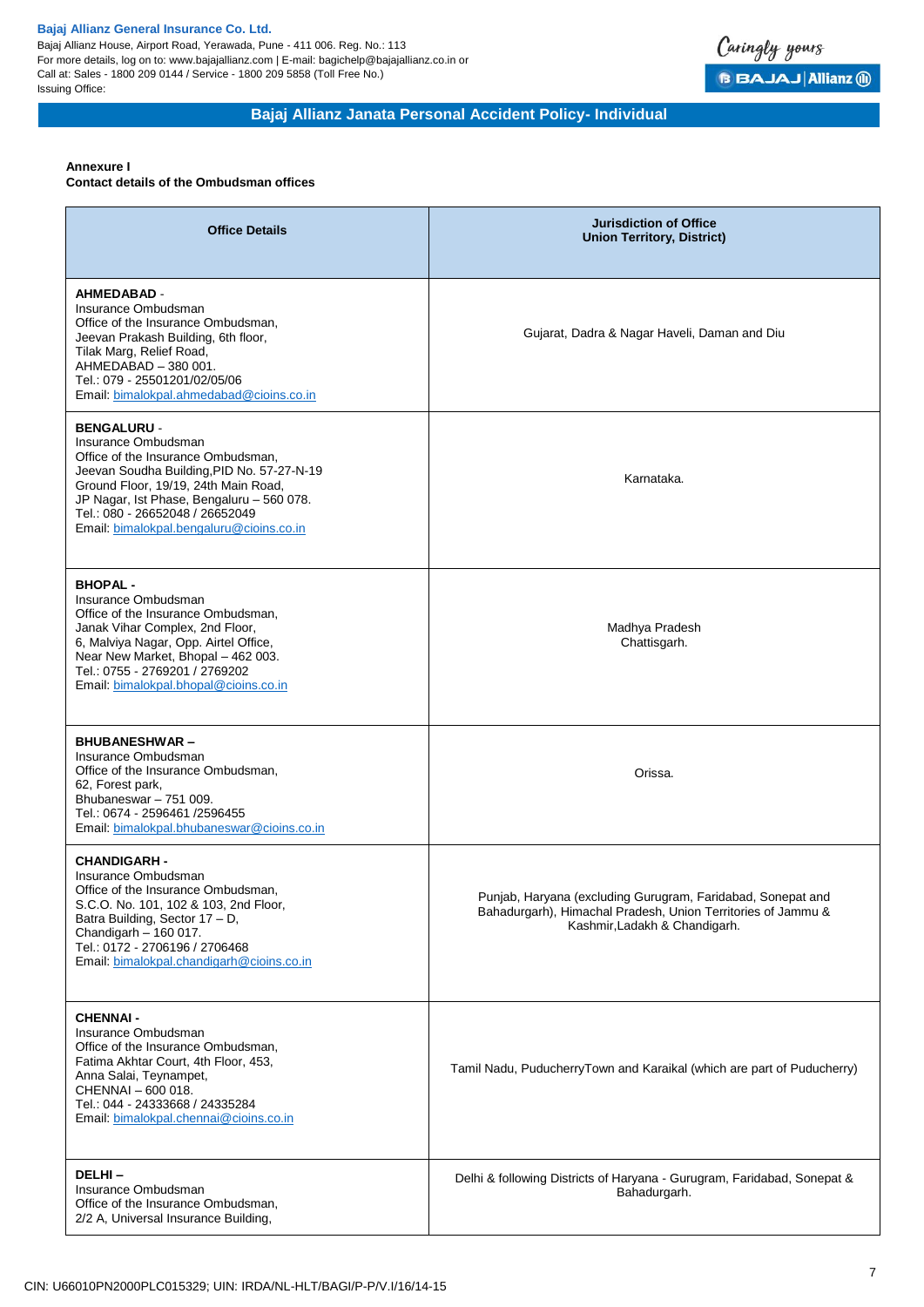Bajaj Allianz House, Airport Road, Yerawada, Pune - 411 006. Reg. No.: 113 For more details, log on to: www.bajajallianz.com | E-mail: bagichelp@bajajallianz.co.in or Call at: Sales - 1800 209 0144 / Service - 1800 209 5858 (Toll Free No.) Issuing Office:



| Bajaj Allianz Janata Personal Accident Policy- Individual                                                                                                                                                                                                                         |                                                                                                                                                                                                                                                                                                                                                                                                                                                                                             |  |  |
|-----------------------------------------------------------------------------------------------------------------------------------------------------------------------------------------------------------------------------------------------------------------------------------|---------------------------------------------------------------------------------------------------------------------------------------------------------------------------------------------------------------------------------------------------------------------------------------------------------------------------------------------------------------------------------------------------------------------------------------------------------------------------------------------|--|--|
| <b>Office Details</b>                                                                                                                                                                                                                                                             | <b>Jurisdiction of Office</b><br><b>Union Territory, District)</b>                                                                                                                                                                                                                                                                                                                                                                                                                          |  |  |
| Asaf Ali Road,<br>New Delhi - 110 002.<br>Tel.: 011 - 23232481/23213504<br>Email: bimalokpal.delhi@cioins.co.in                                                                                                                                                                   |                                                                                                                                                                                                                                                                                                                                                                                                                                                                                             |  |  |
| <b>GUWAHATI-</b><br>Insurance Ombudsman<br>Office of the Insurance Ombudsman,<br>Jeevan Nivesh, 5th Floor,<br>Nr. Panbazar over bridge, S.S. Road,<br>Guwahati - 781001 (ASSAM).<br>Tel.: 0361 - 2632204 / 2602205<br>Email: bimalokpal.guwahati@cioins.co.in                     | Assam, Meghalaya, Manipur, Mizoram, Arunachal Pradesh, Nagaland and<br>Tripura.                                                                                                                                                                                                                                                                                                                                                                                                             |  |  |
| <b>HYDERABAD -</b><br>Insurance Ombudsman<br>Office of the Insurance Ombudsman,<br>6-2-46, 1st floor, "Moin Court",<br>Lane Opp. Saleem Function Palace,<br>A. C. Guards, Lakdi-Ka-Pool, Hyderabad - 500 004.<br>Tel.: 040 - 23312122<br>Email: bimalokpal.hyderabad@cioins.co.in | Andhra Pradesh, Telangana, Yanam and part of Union Territory of<br>Puducherry.                                                                                                                                                                                                                                                                                                                                                                                                              |  |  |
| <b>JAIPUR -</b><br>Insurance Ombudsman<br>Office of the Insurance Ombudsman,<br>Jeevan Nidhi - II Bldg., Gr. Floor,<br>Bhawani Singh Marg,<br>Jaipur - 302 005.<br>Tel.: 0141 - 2740363<br>Email: bimalokpal.jaipur@cioins.co.in                                                  | Rajasthan.                                                                                                                                                                                                                                                                                                                                                                                                                                                                                  |  |  |
| <b>ERNAKULAM-</b><br>Insurance Ombudsman<br>Office of the Insurance Ombudsman.<br>2nd Floor, Pulinat Bldg.,<br>Opp. Cochin Shipyard, M. G. Road,<br>Ernakulam - 682 015.<br>Tel.: 0484 - 2358759 / 2359338<br>Email: bimalokpal.ernakulam@cioins.co.in                            | Kerala, Lakshadweep, Mahe-a part of Union Territory of Puducherry.                                                                                                                                                                                                                                                                                                                                                                                                                          |  |  |
| KOLKATA -<br>Insurance Ombudsman<br>Office of the Insurance Ombudsman.<br>Hindustan Bldg. Annexe, 4th Floor,<br>4, C.R. Avenue,<br>KOLKATA - 700 072.<br>Tel.: 033 - 22124339 / 22124340<br>Email: bimalokpal.kolkata@cioins.co.in                                                | West Bengal, Sikkim, Andaman & Nicobar Islands.                                                                                                                                                                                                                                                                                                                                                                                                                                             |  |  |
| <b>LUCKNOW-</b><br>Insurance Ombudsman<br>Office of the Insurance Ombudsman,<br>6th Floor, Jeevan Bhawan, Phase-II,<br>Nawal Kishore Road, Hazratganj,<br>Lucknow - 226 001.<br>Tel.: 0522 - 2231330 / 2231331<br>Email: bimalokpal.lucknow@cioins.co.in                          | Districts of Uttar Pradesh: Lalitpur, Jhansi, Mahoba, Hamirpur, Banda,<br>Chitrakoot, Allahabad, Mirzapur, Sonbhabdra, Fatehpur, Pratapgarh,<br>Jaunpur, Varanasi, Gazipur, Jalaun, Kanpur, Lucknow, Unnao, Sitapur,<br>Lakhimpur, Bahraich, Barabanki, Raebareli, Sravasti, Gonda, Faizabad,<br>Amethi, Kaushambi, Balrampur, Basti, Ambedkarnagar, Sultanpur,<br>Maharajgang, Santkabirnagar, Azamgarh, Kushinagar, Gorkhpur, Deoria,<br>Mau, Ghazipur, Chandauli, Ballia, Sidharathnagar |  |  |
| <b>MUMBAI -</b><br>Insurance Ombudsman<br>Office of the Insurance Ombudsman,<br>3rd Floor, Jeevan Seva Annexe,                                                                                                                                                                    | Goa, Mumbai Metropolitan Region (excluding Navi Mumbai & Thane).                                                                                                                                                                                                                                                                                                                                                                                                                            |  |  |